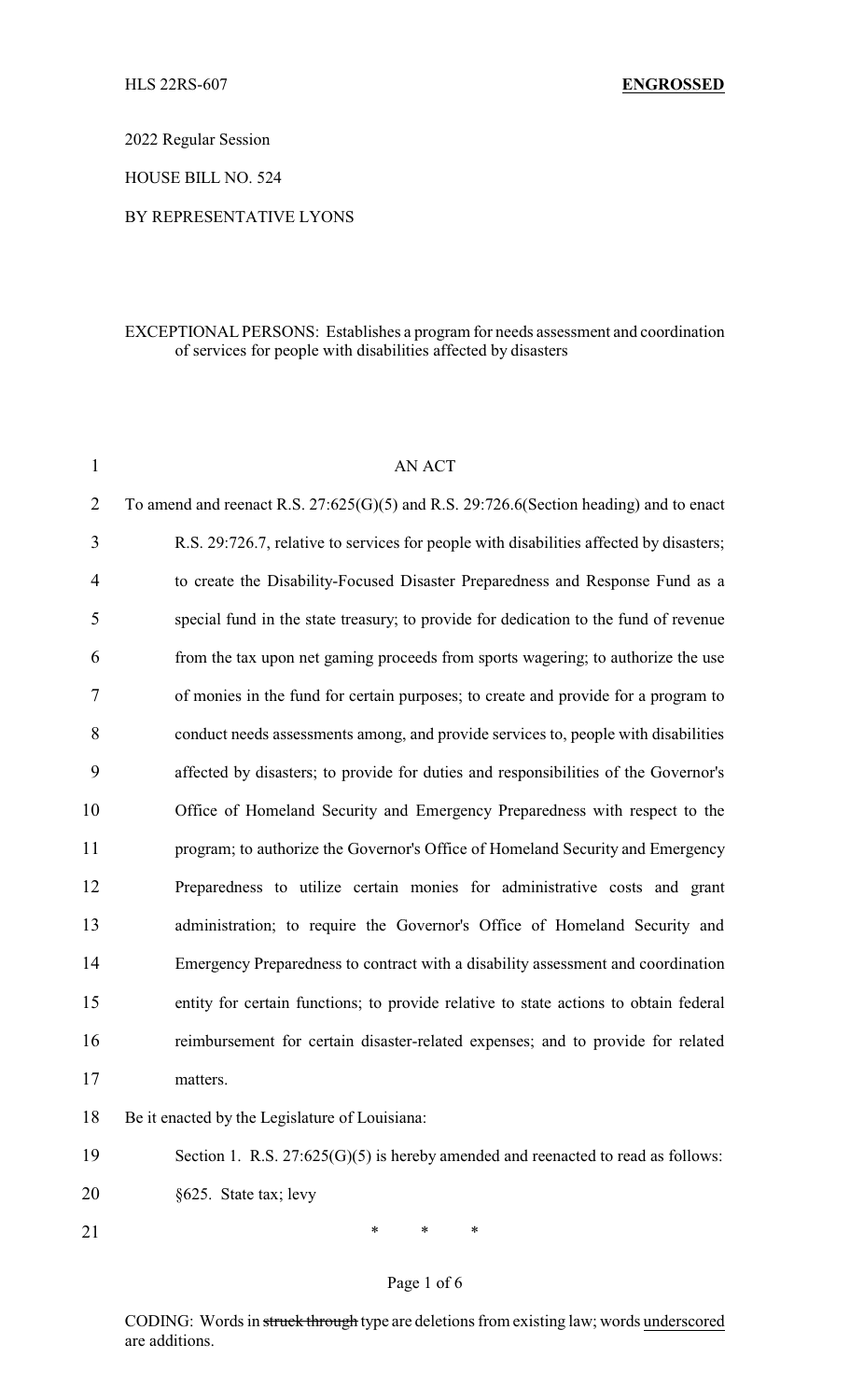| $\mathbf{1}$   | G. After complying with the provisions of Subsection D of this Section, each            |  |
|----------------|-----------------------------------------------------------------------------------------|--|
| $\overline{2}$ | fiscal year the state treasurer shall credit the following amounts to the following     |  |
| 3              | funds:                                                                                  |  |
| 4              | $\ast$<br>∗<br>*                                                                        |  |
| 5              | Two percent of the monies collected pursuant to this Section, not to<br>(5)             |  |
| 6              | exceed five hundred thousand dollars, shall be credited to the Disability Affairs Trust |  |
| 7              | Fund established by R.S. 46:2583 Disability-Focused Disaster Preparedness and           |  |
| 8              | Response Fund established by R.S. 29:726.7.                                             |  |
| 9              | *<br>*<br>*                                                                             |  |
| 10             | Section 2. R.S. 29:726.6 (Section heading) is hereby amended and reenacted and R.S.     |  |
| 11             | 29:726.7 is hereby enacted to read as follows:                                          |  |
| 12             | §726.6. Fund and grant program for security measures; eligible applicants               |  |
| 13             | $\ast$<br>*<br>$\ast$                                                                   |  |
| 14             | §726.7. Disability-Focused Disaster Preparedness and Response Fund and program          |  |
| 15             | A.(1) The legislature hereby creates in the state treasury a special fund to be         |  |
| 16             | known as the "Disability-Focused Disaster Preparedness and Response Fund". The          |  |
| 17             | fund shall consist of monies deposited pursuant to R.S. $27:625(G)(5)$ ; any additional |  |
| 18             | monies transferred to the fund by the legislature; and any monies designated for the    |  |
| 19             | fund and received by the state treasurer from donations, gifts, or grants. Monies in    |  |
| 20             | the fund shall be invested by the state treasurer in the same manner as monies in the   |  |
| 21             | state general fund. Interest earned on the investments of monies in the fund shall be   |  |
| 22             | deposited in and credited to the fund following compliance with applicable              |  |
| 23             | requirements of Article VII, Section 9(B) of the Constitution of Louisiana relative     |  |
| 24             | to the Bond Security and Redemption Fund. Unexpended and unencumbered monies            |  |
| 25             | in the fund at the end of the fiscal year shall remain in the fund.                     |  |
| 26             | The monies in the Disability-Focused Disaster Preparedness and<br>(2)                   |  |
| 27             | Response Fund shall be used solely for the purposes provided for in this Section and    |  |
| 28             | only in the amounts appropriated by the legislature.                                    |  |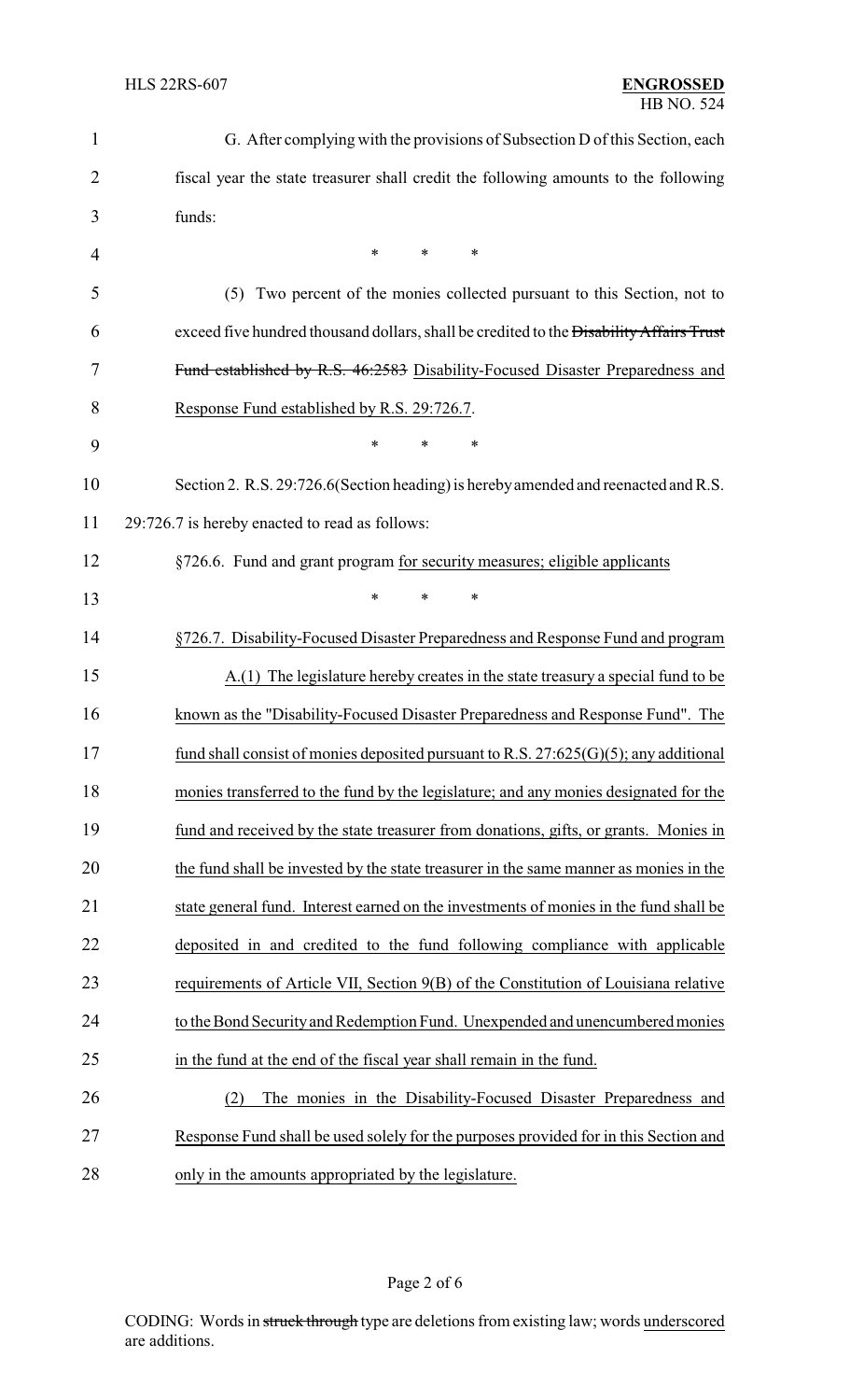| $\mathbf{1}$   | The Governor's Office of Homeland Security and Emergency<br>(3)                          |
|----------------|------------------------------------------------------------------------------------------|
| $\overline{2}$ | Preparedness may utilize no more than three percent of the monies annually               |
| 3              | deposited into the fund pursuant to R.S. $27:625(G)(5)$ for administrative costs,        |
| 4              | including costs of grant administration.                                                 |
| 5              | B. As used in this Section, the following terms have the meaning ascribed                |
| 6              | to them in this Subsection:                                                              |
| 7              | (1) "DACE" means a disability assessment and coordination entity.                        |
| 8              | (2) "Person with a disability" means any person with access and functional               |
| 9              | needs across the life span, including persons who are elderly.                           |
| 10             | C. The purpose of this Section is to address particular identified needs of              |
| 11             | people with disabilities affected by disasters through assessment of individual needs,   |
| 12             | coordination of resources to meet those needs, and training of personnel to              |
| 13             | competently and effectively identify needs through appropriate assessment methods        |
| 14             | and to proficiently coordinate with the proper entities that provide necessary           |
| 15             | services, thereby establishing an effective network that will identify people who need   |
| 16             | disability-related resources in disaster periods and ensure that those who need help     |
| 17             | will be connected to those who can provide help.                                         |
| 18             | The Governor's Office of Homeland Security and Emergency<br>D.                           |
| 19             | Preparedness, referred to hereafter in this Section as "GOHSEP", shall contract with     |
| 20             | a DACE whose director possesses the qualifications required by Subsection F of this      |
| 21             | Section. The DACE shall perform all of the following functions:                          |
| 22             | (1) Work with GOHSEP to develop a statewide plan which shall include but                 |
| 23             | not be limited to all of the following elements:                                         |
| 24             | (a) Conduct individual assessments of needs of people with disabilities in               |
| 25             | shelters and areas impacted by disasters.                                                |
| 26             | Provide training that addresses meeting the needs of people with<br>(b)                  |
| 27             | disabilities impacted by disasters to disability stakeholders, other entities that serve |
| 28             | people with disabilities, and government agencies.                                       |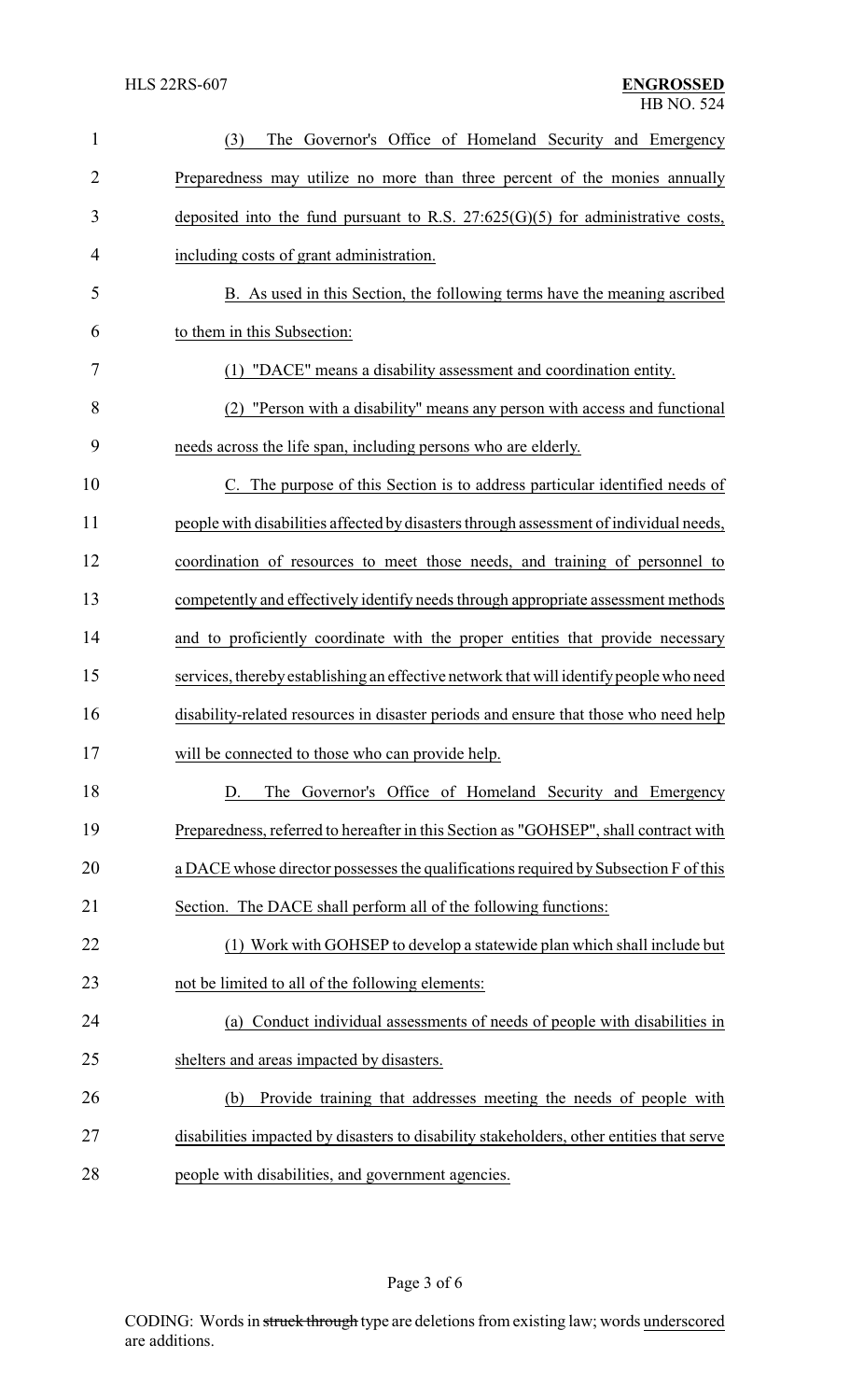| $\mathbf{1}$   | (c) Enhance cooperation between the entities identified in Subparagraph (b)           |
|----------------|---------------------------------------------------------------------------------------|
| $\overline{2}$ | of this Paragraph so that the needs of people with disabilities relating to disaster  |
| 3              | preparedness and response will be met.                                                |
| 4              | (d) Where necessary, directly meet the needs of people with disabilities              |
| 5              | impacted by disasters.                                                                |
| 6              | Administer the initial implementation of the plan provided for in this                |
| 7              | Subsection.                                                                           |
| 8              | (3) Administer the plan provided for in this Subsection on an ongoing basis.          |
| 9              | (4) Conduct individual needs assessments for people with disabilities.                |
| 10             | Coordinate with state and local governmental entities, disability<br>(5)              |
| 11             | stakeholders, and affected individuals with disabilities or their representatives to  |
| 12             | meet individual needs identified in assessments.                                      |
| 13             | (6) Directly meet the needs of people with disabilities impacted by disasters         |
| 14             | in instances in which no other option for furnishing of such assistance is available. |
| 15             | Provide necessary training.<br>(7)                                                    |
| 16             | Maintain staffing necessary to administer the plan provided for in this<br>(8)        |
| 17             | Subsection.                                                                           |
| 18             | (9) Collect data relative to the activities conducted pursuant to this Section        |
| 19             | and provide an annual report to GOHSEP.                                               |
| 20             | E. All state and local governmental agencies with which the DACE engages              |
| 21             | in carrying out its functions shall work collaboratively with the DACE.               |
| 22             | F. The director of the DACE shall possess all of the following qualifications:        |
| 23             | At least two years of experience in each of the following:<br>(1)                     |
| 24             | A leadership role in community-based disability-related non-profit<br>(a)             |
| 25             | organizations in Louisiana.                                                           |
| 26             | (b) The role of appointed member of a statewide disability-related council            |
| 27             | in Louisiana.                                                                         |
| 28             | Disaster response with a focus on people with disabilities.<br>(c)                    |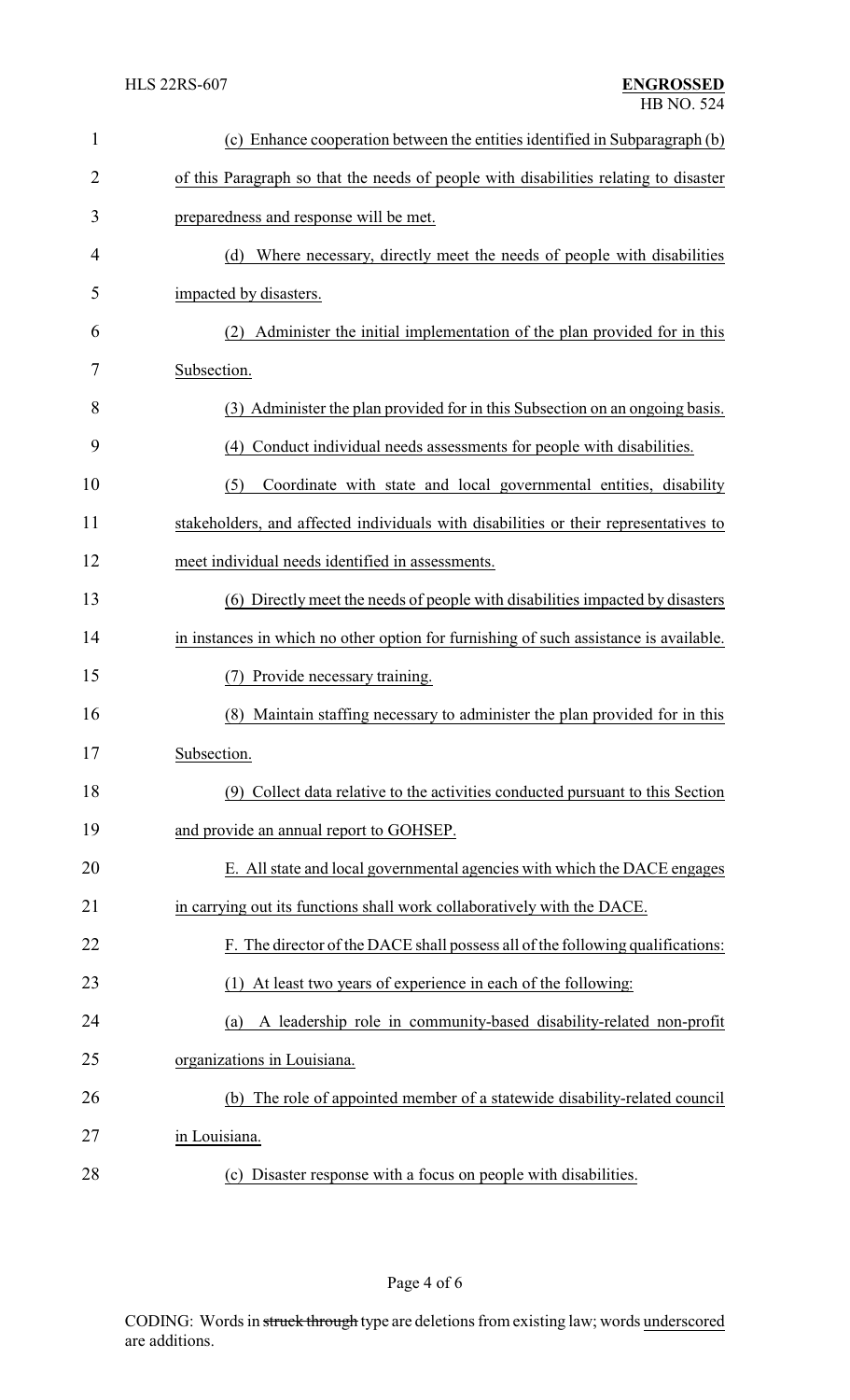| 1  | Employment at a Louisiana state agency with a focus on people with<br>(d)           |
|----|-------------------------------------------------------------------------------------|
| 2  | disabilities.                                                                       |
| 3  | Employment in the field of special education.<br>(e)                                |
| 4  | Employment at an administrative level with a home-<br>(f)<br>and                    |
| 5  | community-based service provider licensed by the Louisiana Department of Health.    |
| 6  | A master's degree or above in education, health care, or social services.           |
| 7  | G.(1) GOHSEP shall seek federal reimbursement for eligible disaster-related         |
| 8  | expenses incurred in the provision of resources and services to people with         |
| 9  | disabilities affected by disasters as authorized by the provisions of this Section. |
| 10 | GOHSEP may enter into a contract, memorandum of understanding, or                   |
| 11 | any other type of agreement with the DACE for the purpose of securing federal       |
| 12 | reimbursement for eligible disaster-related expenses.                               |
|    |                                                                                     |

## DIGEST

The digest printed below was prepared by House Legislative Services. It constitutes no part of the legislative instrument. The keyword, one-liner, abstract, and digest do not constitute part of the law or proof or indicia of legislative intent. [R.S. 1:13(B) and 24:177(E)]

| HB 524 Engrossed | 2022 Regular Session | Lyons |
|------------------|----------------------|-------|
|------------------|----------------------|-------|

**Abstract:** Creates the Disability-Focused Disaster Preparedness and Response Fund and a program of needs assessment and services for people with disabilities affected by disasters.

Present law provides that 2% percent of the monies collected annually from the tax upon gaming proceeds from sports wagering established by present law, not to exceed \$500,000, shall be credited to the Disability Affairs Trust Fund.

Proposed law revises present law to dedicate this revenue instead to the Disability-Focused Disaster Preparedness and Response Fund, a special fund created by proposed law. Provides that the monies in the Disability-Focused Disaster Preparedness and Response Fund shall be used solely for the purposes provided for in proposed law.

Proposed law provides that its purpose is to address particular identified needs of people with disabilities affected by disasters through needs assessment, coordination of resources to meet those needs, and training of personnel to identify needs through appropriate methods and to proficiently coordinate with the proper entities that provide necessary services, therebyestablishing a network that will identifypeople who need disability-related resources in disaster periods and ensure that those who need help will be connected to those who can provide help.

Proposed law requires the Governor's Office of Homeland Security and Emergency Preparedness (GOHSEP) to contract with a disability assessment and coordination entity (DACE). Provides that the DACE shall perform all of the following functions:

### Page 5 of 6